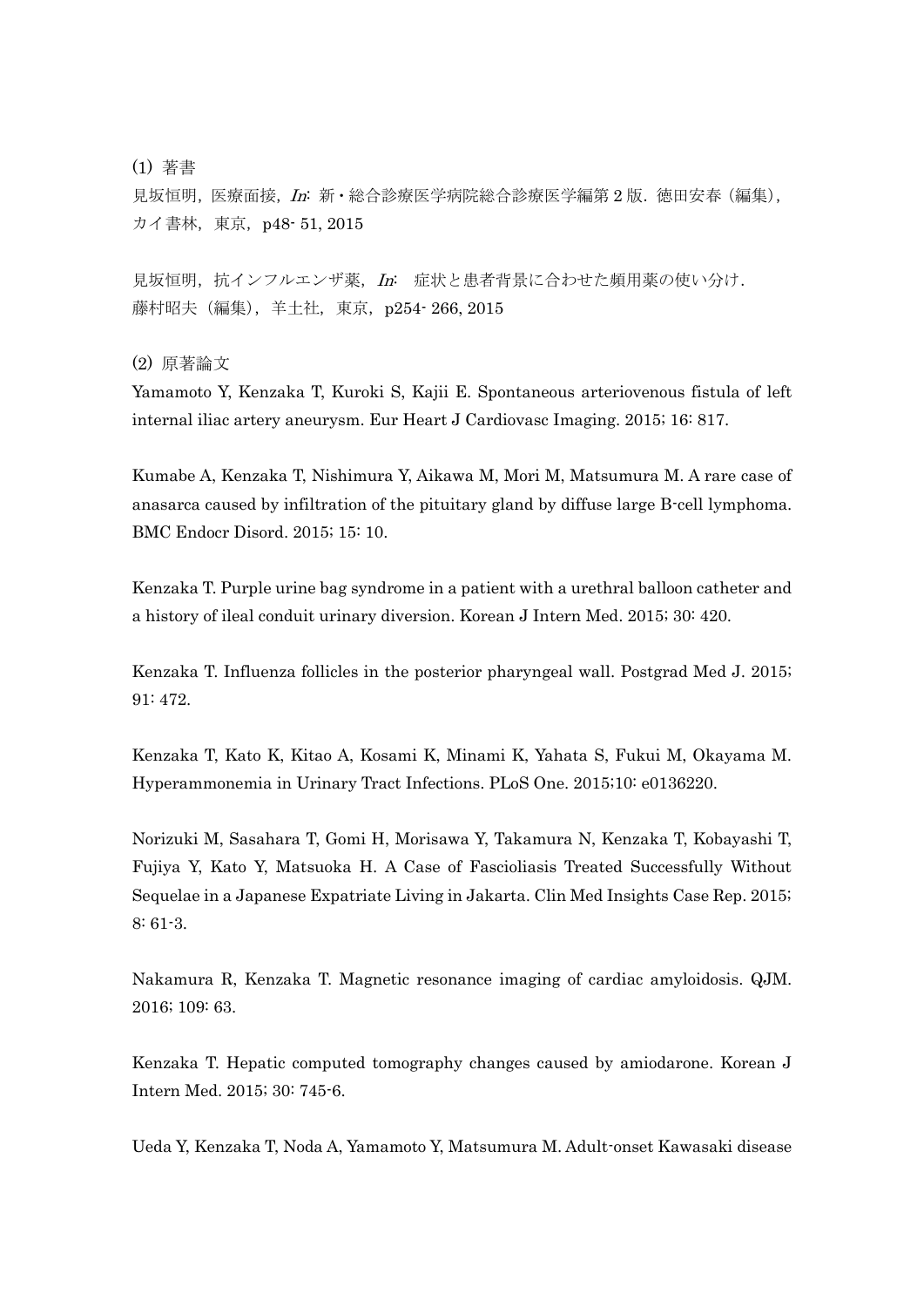(mucocutaneous lymph node syndrome) and concurrent Coxsackievirus A4 infection: a case report. Int Med Case Rep J. 2015; 8: 225-30.

Minami K, Kumabe A, Sagara Y, Kenzaka T. Pancreatic Exocrine Insufficiency with Systemic Edema after Pancreaticoduodenectomy: A Case Report. JOP. J Pancreas 2016; 17: 102-105.

Kadoya Y, Kenzaka T. Prostatic abscess in a patient with ST-elevation myocardial infarction: a case report. BMC Cardiovasc Disord. 2016; 16: 48.

Kitao A, Ieki R, Takatsu H, Tachibana Y, Nagae M, Hino T, Nakaji H, Shimojima M, Saijo M, Okayama M, Kenzaka T. Severe fever with thrombocytopenia syndrome presenting as hemophagocytic syndrome: two case reports. Springerplus. 2016; 5: 361.

(3) 総説

鈴木紘史,見坂恒明.総合診療のプラクティス 患者の声に耳を傾ける (第 6 回)必要な 情報は積極的に問い合わせる. Medicina. 2015; 52: 172- 175.

見坂恒明. 総合診療のプラクティス患者の声に耳を傾ける (第7回) red flag sign を見逃 さない.Medicina. 2015; 52: 396- 398.

見坂恒明.総合診療のプラクティス 患者の声に耳を傾ける (第 8 回) 尿道カテーテルを留 置中の患者では尿色の変化に注意.Medicina. 2015; 52: 571- 573.

見坂恒明. 総合診療のプラクティス 患者の声に耳を傾ける (第9回) 皮膚所見の陰に隠れ た基礎疾患を見逃さない.Medicina. 2015; 52: 771- 773.

見坂恒明.【感染症診療それ,ホント?】入院編 菌血症がきっかけで悪性腫瘍が見つかるこ とがあるってホント? Medicina. 2015; 52: 908- 909.

隈部綾子,見坂恒明.総合診療のプラクティス 患者の声に耳を傾ける (第 10 回) 「患 者の訴える部位」を丁寧に診察する.Medicina. 2015; 52: 984- 985.

松岡保史,見坂恒明.総合診療のプラクティス 患者の声に耳を傾ける (第11回)海外 渡航歴は直近だけでなく遡って聞く. Medicina. 2015; 52: 1222- 1224.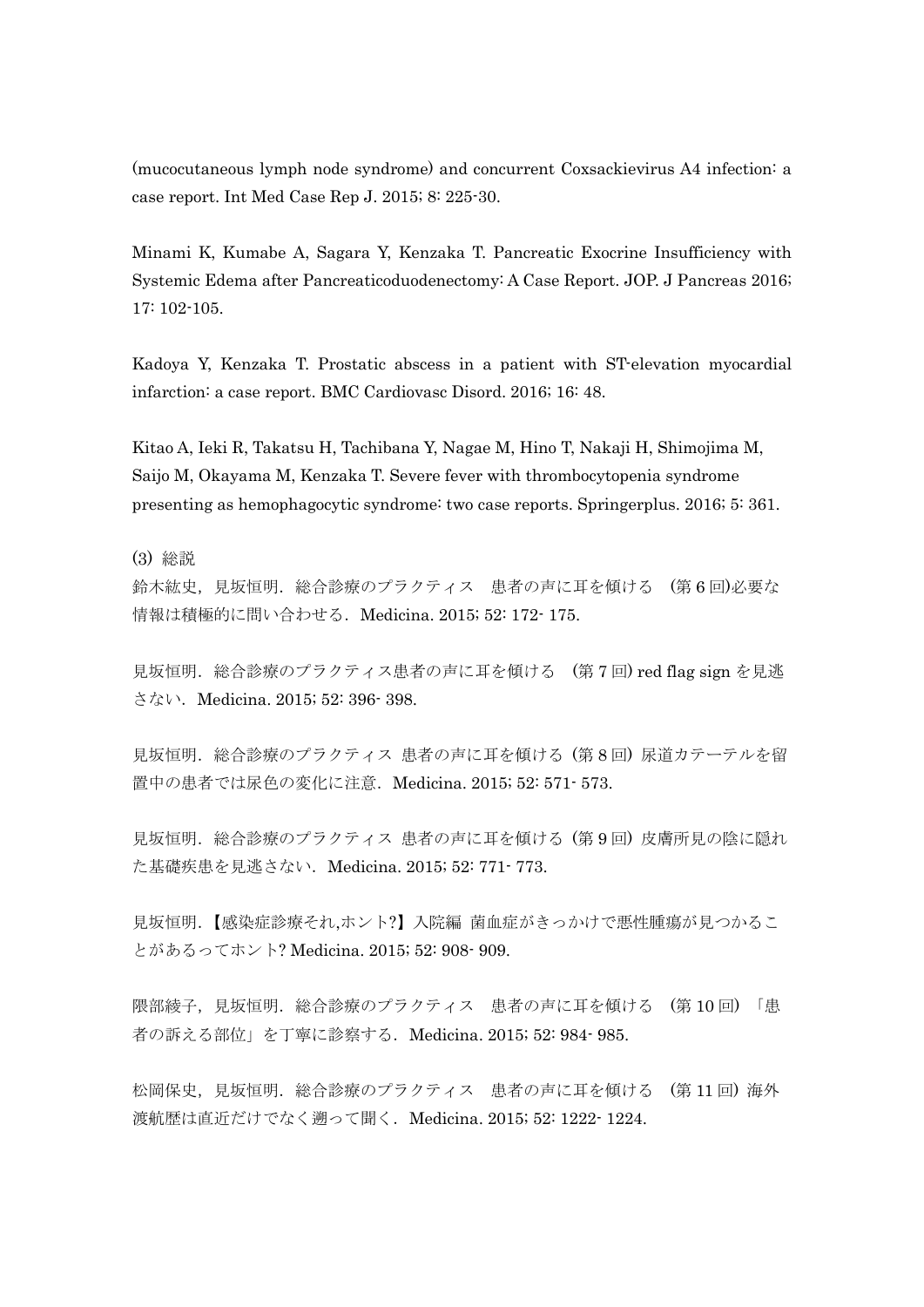松岡保史,見坂恒明.総合診療のプラクティス 患者の声に耳を傾ける (第12回)薬剤 性の疾患は,薬剤開始直後に起きるとは限らない.Medicina. 2015; 52: 1376- 1378.

見坂恒明.総合診療のプラクティス 患者の声に耳を傾ける (第 13 回) 診断確定で満足せ ず,合併症も検索する.Medicina. 2015; 52: 1599- 1603.

山崎海成, 見坂恒明. 総合診療のプラクティス 患者の声に耳を傾ける (第14回) 患者が 自ら語らない症候を引き出す.Medicina. 2015; 52: 1838- 1841.

八幡晋輔, 見坂恒明. 総合診療のプラクティス 患者の声に耳を傾ける (第15回) 診断が 難しい時こそ徹底討論による分析的推論を用いる.Medicina. 2015; 52: 2002- 2005.

限部綾子,見坂恒明.総合診療のプラクティス 患者の声に耳を傾ける (第16回)病歴か ら想定される疾患を念頭に置き,注意深く身体診察する.Medicina. 2015; 52: 2252- 2254.

小佐見光樹, 見坂恒明.総合診療のプラクティス 患者の声に耳を傾ける (最終回) 患者が いつも真実を語るとは限らない.Medicina. 2015; 52: 2448- 2451.

小坂明博,大西翼,上田祐樹,見坂恒明,森澤雄司,松村正巳,苅尾七臣,杉山幸比古. 繰り 返し行った身体診察が診断に有用だった化膿性椎間板炎/脊椎炎の1例.栃木県医学会々 誌. 2015; 45: 102- 104.

(4) 学会・研究会発表

Suzuki H, Kumabe A, Sagara Y, Nishimura Y, Kenzaka T, Matsumura M. Toxic shock syndrome following influenza B infection. Society of General Internal Medicine 38th Annual Meeting, Toronto, April 22-25, 2015.

見坂恒明、南建輔、隈部綾子.誤嚥性肺炎診療の現況と感染症専門医の関わりについての 検討. 第 89 回日本感染症学会学術講演会,京都,2015 年 4 月 16 日‐17 日.

見坂恒明, 南建輔.黄色ブドウ球菌による Probable Toxic Shock Syndrome に可逆性脳梁 膨大部病変を伴う脳症を合併した 1 例.第 58 回日本感染症学会中日本地方会学術集会, 奈良,2015 年 10 月 15 日‐17 日.

小林久也, 隈部綾子, 畠山修司, 大西翼, 畠山修司, 森澤雄司, 見坂恒明.手指の水疱を伴 う黒色皮膚病変を有したメチシリン感受性黄色ブドウ球菌(MSSA)による感染性心内膜炎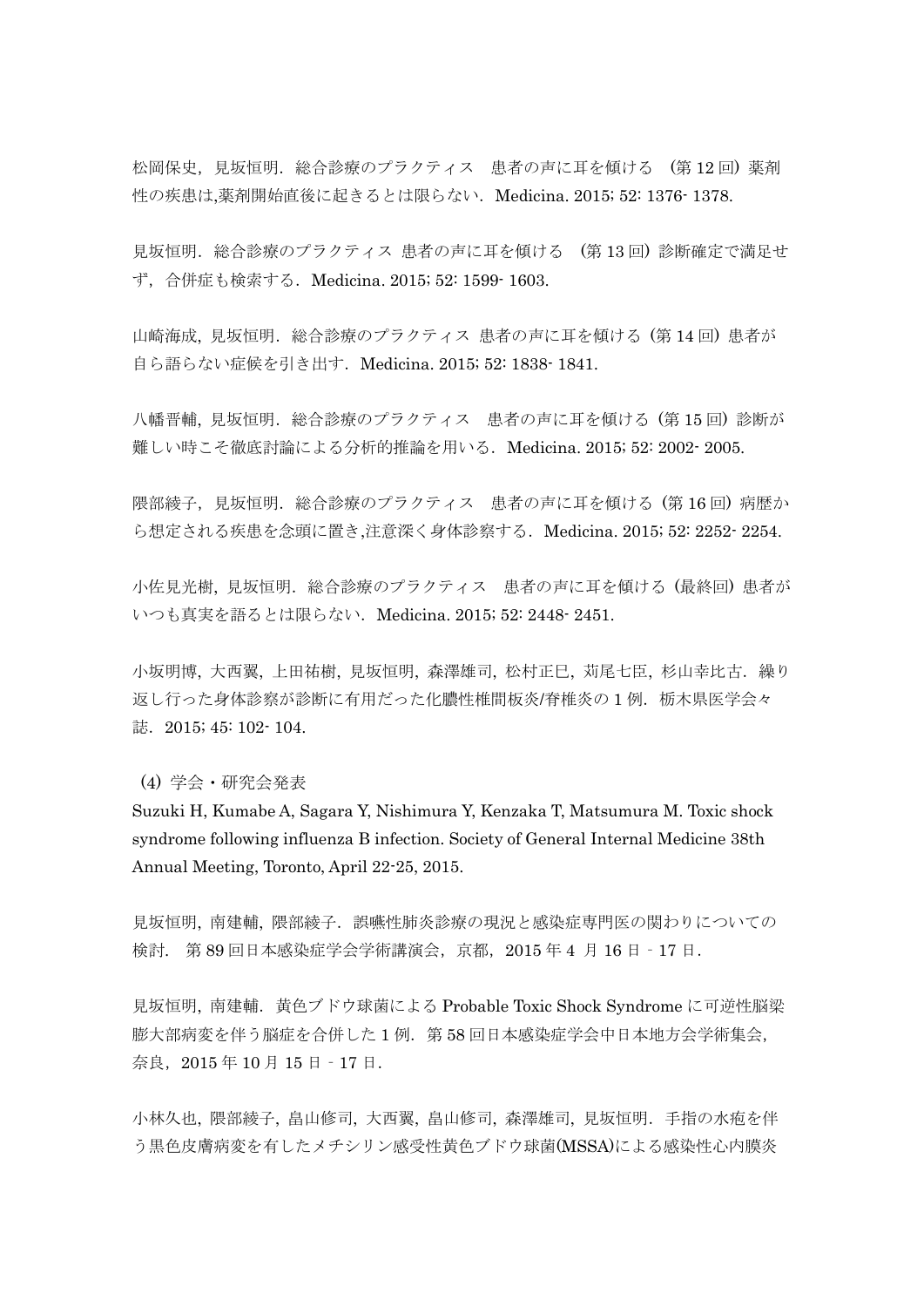の一例. 第 64 回日本感染症学会東日本地方会学術集会,札幌, 2015 年 10 月 21 日 - 23 日.

見坂恒明, 上田祐樹, 小佐見光樹, 隈部綾子, 南建輔, 松村正巳, 岡山雅信. 実臨床医が誤 嘛性肺炎患者の経口摂取開始の目安とする項目の抽出-全国質問紙調査結果より-. 第 6 回 日本プライマリ・ケア連合学会学術大会,つくば, 2015 年6月 13日 - 14日.

見坂恒明, 隈部綾子, 松岡保史, 南建輔, 上田祐樹, 松村正巳, 南建輔, 北尾章人. 医療·介 護関連肺炎(NHCAP)における血液培養陽性に関連する因子の検討.第 6 回日本プライマ リ・ケア連合学会学術大会,つくば,2015 年 6 月 13 日‐14 日.

岡山雅信, 見坂恒明, 河野誠司.医学部 1 年を対象としたワークショップ形式による地域 医療教育プログラムの紹介. 第 47 回日本医学教育学会大会, 新潟, 2015 年 7 月 24 日 -25 日.

見坂恒明,山本祐,隈部綾子,上田祐樹,松村正巳.研修医のプレゼンテーション能力向 上の教育の有効性についての検討.第 47 回日本医学教育学会大会,新潟,2015 年 7 月  $24$  日 -  $25$  日.

草野俊亮,北尾章人,田中健雄,見坂恒明,川本晋一郎,市川大哉,倉田啓史,松岡広, 南博信,秋田穂束.血球貪食症候群を合併した脾臓原発びまん性大細胞型 B 細胞リンパ腫 (DLBCL)の 1 例. 第 209 回日本内科学会近畿地方会, 大阪, 2015 年 9 月 12 日.

山崎海成,合田菜穂,南建輔,中治仁志,見坂恒明.健常成人に発症した肺炎球菌による 化膿性脊椎炎の 1 例.第 209 回日本内科学会近畿地方会,大阪,2015 年 9 月 12 日.

迫健太郎,山縣朋浩,南建輔,中治仁志,見坂恒明. 淡水曝露により Edwardsiella tarda を含む複数菌菌血症を起こした 1 例.第 210 回日本内科学会近畿地方会,神戸,2015 年 11 月 28 日.

水木真平,山本哲也,河崎悟,藤井康和,西崎朗,秋田穂束,中島由貴,黄豊羽,丸尾原 義, 見坂恒明. 卵管卵巣膿瘍による敗血症性ショックの 1 例. 第 210 回日本内科学会近畿 地方会,神戸,2015 年 11 月 28 日.

松本正憲,田中健雄,河崎悟,藤井康和,西崎朗,秋田穂束,見坂恒明.著明な末梢血好 酸球増多を呈した、悪性胸膜中皮腫の 1 例. 第 210 回日本内科学会近畿地方会,神戸,